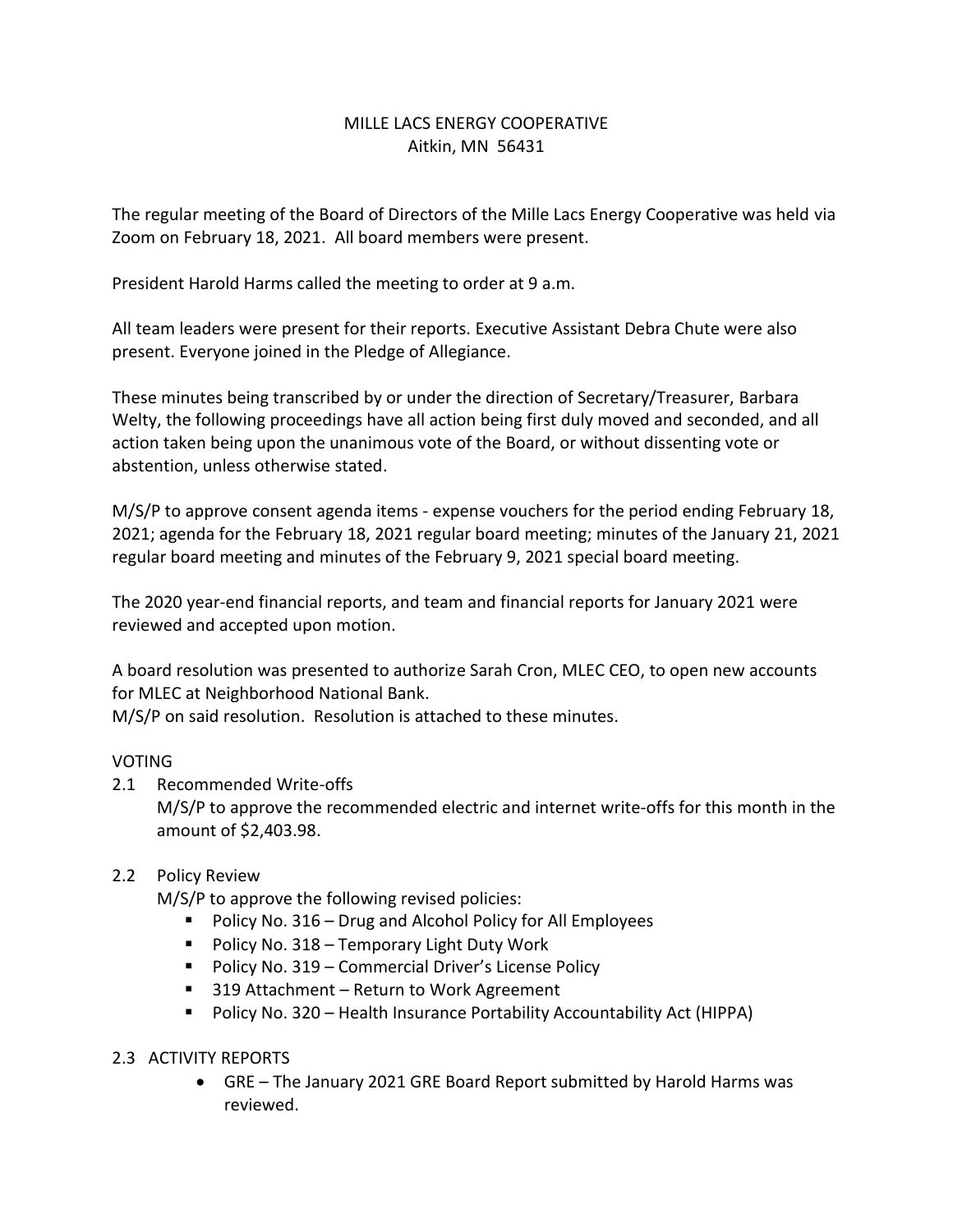- MREA MREA Legislative Bulletins from January 22, January 29 and February 5, 2021 were reviewed.
- RUS No report.
- CFC No report
- NRECA No report
- MAC No report.
- FEDERATED No report.
- NRTC No report
- RESCO No report.
- NISC No report.
- Other None.

M/S/P to accept the activity reports.

### REPORTS

3.1 Safety Control

MREA presented NESC Clearance on February 2<sup>nd</sup>.

MLEC employees who drive for the cooperative attended Advanced Driver Training on February 3<sup>rd</sup> or 10<sup>th</sup>.

The next safety meeting is scheduled for March 16th with Deanna of PLS conducting *Field Audit.* 

The 2021 Safety Meeting schedule was reviewed.

The 2021 Safety Cross was reviewed.

3.2 Policy 517 Year End Reporting Requirements Sarah Cron provided an annual report on MLEC's performance on service quality provisions as required in Policy No. 517.

## SCHEDULED MEETINGS

- 4.0 NRTC Annual Meeting, February 25, 2021, Online Mike Reem is MLEC's voting delegate and will attend the annual meeting.
- 4.1 NRECA Annual Meeting, February 23 26, and March 2 4, 2021, Online Harold Harms is registered to attend and is MLEC's voting delegate. Barb Welty and Aileen DeMenge plan to attend the February 24, 2021 General Session.
- 4.2 MREA 2020 Annual Meeting, InterContinental Hotel, St. Paul, MN and online Tuesday, March 2, 2021 Barb Welty and Sarah Cron are registered to attend in person.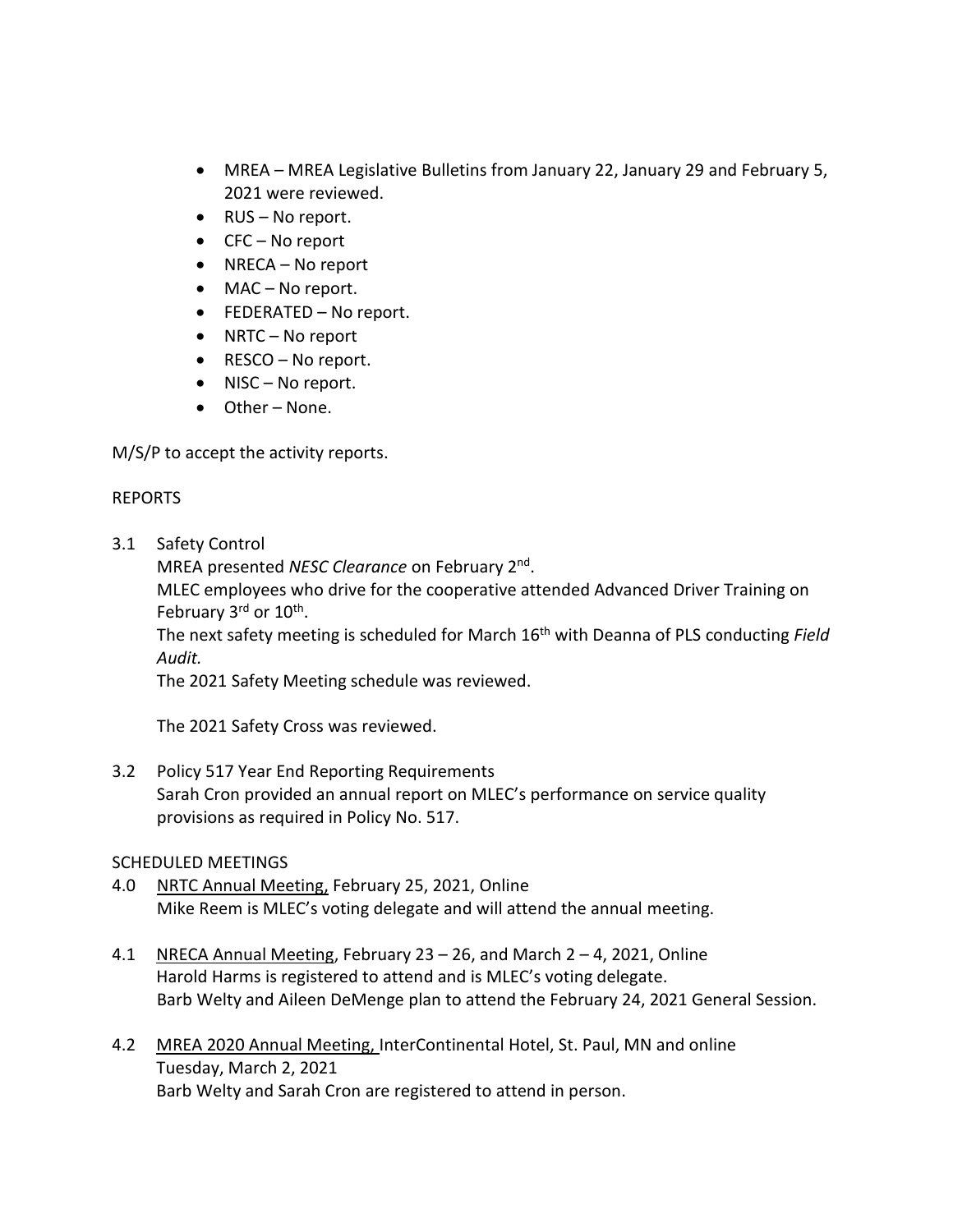Harold Harms and Mike Reem are registered to attend online and will come to MLEC office. Aileen DeMenge and Carol Pundt will also attend at the office.

NRECA Director Election at MREA Annual Meeting. Tim Velde is up for re-election. M/S/P to approve Barb Welty as MLEC Voting Delegate and Sarah Cron as MLEC Alternate Delegate.

NISC 2021 Annual Meeting, March 11, 2021, Online Attending: No one

- 4.3 CoBank Regional Customer Meeting, March 18, 2021, Online 9:00 – 12:30 Attending: No one
- 4.4 NRECA 2021 Directors Conference, March 23 24, 2021, Online Attending: Aileen DeMenge and possibly one more director.
- 4.5 GRE Annual Meeting, April 7, 2021, Online M/S/P to nominate Harold Harms as MLEC's director to serve on GRE's board.

M/S/P to appoint Harold Harms to MLEC's voting delegate to GRE, and Aileen DeMenge as MLEC's Alternate.

- 4.6 Other Meeting Information:
	- $\bullet$  March 18<sup>th</sup>:
		- o Review GRE Power Bill
		- o NRECA Governance Video or Article
	- April  $22^{nd}$ :
		- o Annual Audit Report
		- o NRECA Governance Videos
	- $\bullet$  May 27<sup>th</sup>:
		- o Election of Officers/Reorganization
		- o Annual Board Duties and Responsibilities Review
		- o NRECA Governance Videos

#### MREA 2021 Board Meeting Dates:

- Monday, March 1
- Tuesday/Wednesday April 20-21
- Tuesday/Wednesday June 15-16